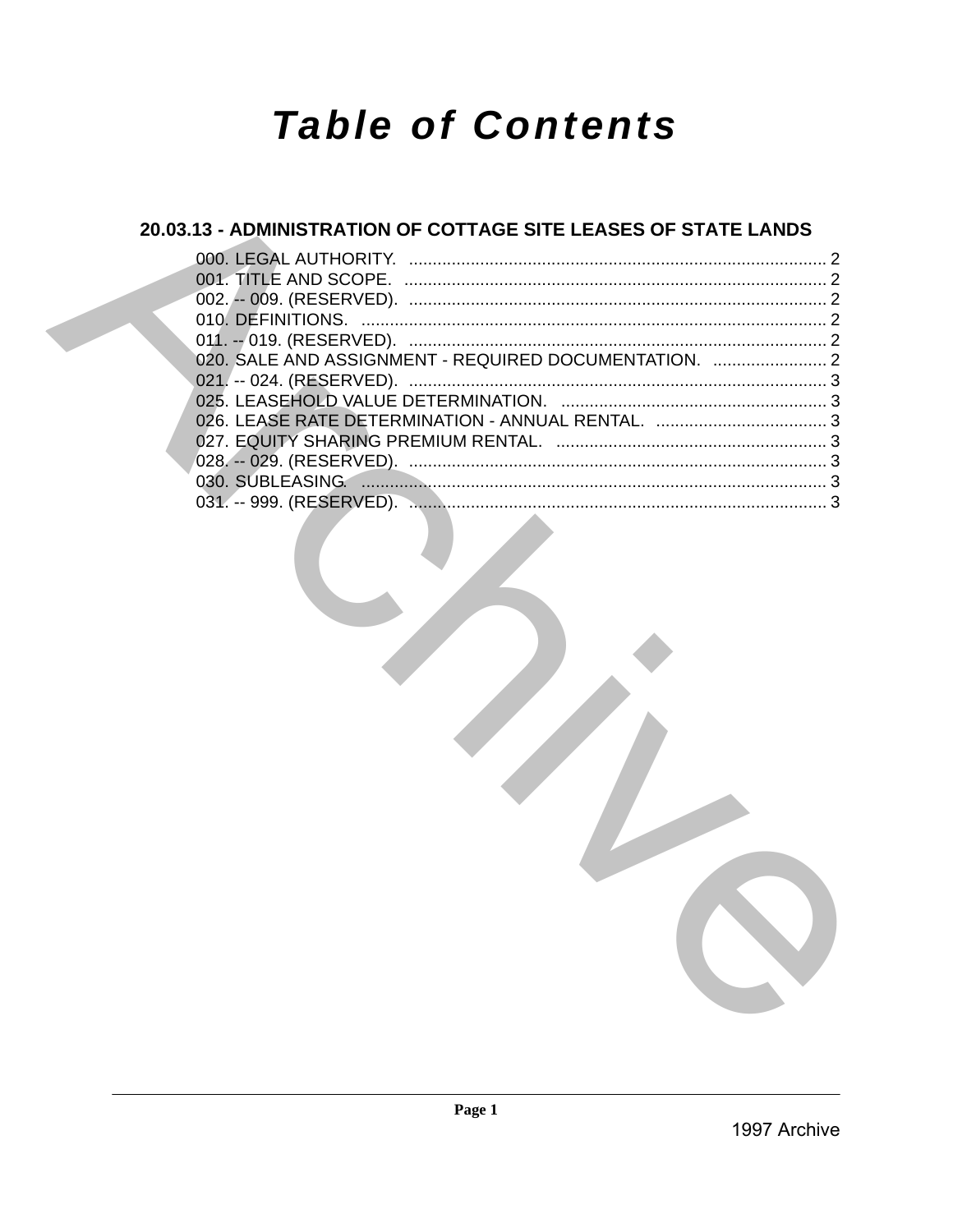#### **IDAPA 20 TITLE 03 Chapter 13**

#### **20.03.13 - ADMINISTRATION OF COTTAGE SITE LEASES OF STATE LANDS**

#### <span id="page-1-1"></span>**000. LEGAL AUTHORITY.**

Following notice and hearing, and pursuant to the powers contained, inter alia, in Article IX, Section 8 of the Idaho Constitution and in Idaho Code Sections 58-104(1) and 58-304, the State Board of Land Commissioners hereby adopts these rules for administration of the cottage site leasing program. (12-7-87)

#### <span id="page-1-2"></span>**001. TITLE AND SCOPE.**

<span id="page-1-0"></span>It is the intent and express policy of the State Board of Land Commissioners in administration of cottage site leases located on state-owned lands administered by the board, to provide for a reasonable rental income from those lands in accordance with the requirements of the Constitution of the State of Idaho. (12-7-87) accordance with the requirements of the Constitution of the State of Idaho. **20.03.13 - ADMINISTRATION OF COTTAGE SITE LEASES OF STATE LANDS<br>
1998.** LANGAL ATTICORTY.<br>
From the state and leading and process contained, in the sight of the Kidab Contained Site and the state and in the sight of the

Rental Determination. It is the intent of the State Board of Land Commissioners that those rental<br>determination of comparable land values. (12-7-87) rates be determined through market indicators of comparable land values.

#### <span id="page-1-3"></span>**002. -- 009. (RESERVED).**

#### <span id="page-1-4"></span>**010. DEFINITIONS.**

For the purposes of these rules, unless otherwise indicated by express term or by context, the term: (7-1-93)

01. Annual Rental. The rental paid on or before January 1, in advance, for the following year. (12-7-87)

- 02. Board. The State Board of Land Commissioners. (12-7-87)
- 03. Cottage Site. Any state-owned lot which is leased for recreational residential purposes. (12-7-87)
- 04. Department. The Idaho Department of Lands. (12-7-87)
- 05. Director. The director of the Idaho Department of Lands or his designee. (12-7-87)

06. Leasehold Value. The value which accrues to a leasehold estate when the contract rent is below the market rent. (12-7-87)

07. Lessee. A tenant of a cottage site. (12-7-87)

#### <span id="page-1-5"></span>**011. -- 019. (RESERVED).**

#### <span id="page-1-6"></span>**020. SALE AND ASSIGNMENT - REQUIRED DOCUMENTATION.**

01. Documentation of Sale. The lessee shall provide, at their expense, to the department the following documents concerning a cottage site sale prior to assignment of the cottage site lease. (12-7-87)

a. Applications for Assignment of Cottage Site Lease (Form DL 1603) in duplicate specifying full nsideration paid. (12-7-87) dollar consideration paid.

b. The original of the current lease or a signed and notarized Affidavit of Loss if the current lease has  $(12-7-87)$ been lost.  $(12-7-87)$ 

c. One (1) itemized statement listing all personal property items included in the sale and the reasonable value of each item.

d. Optional; an appraisal of the combined market value of all improvements, including water and sewer facilities appurtenant to the site, and personal property included in the sale transaction performed by a member